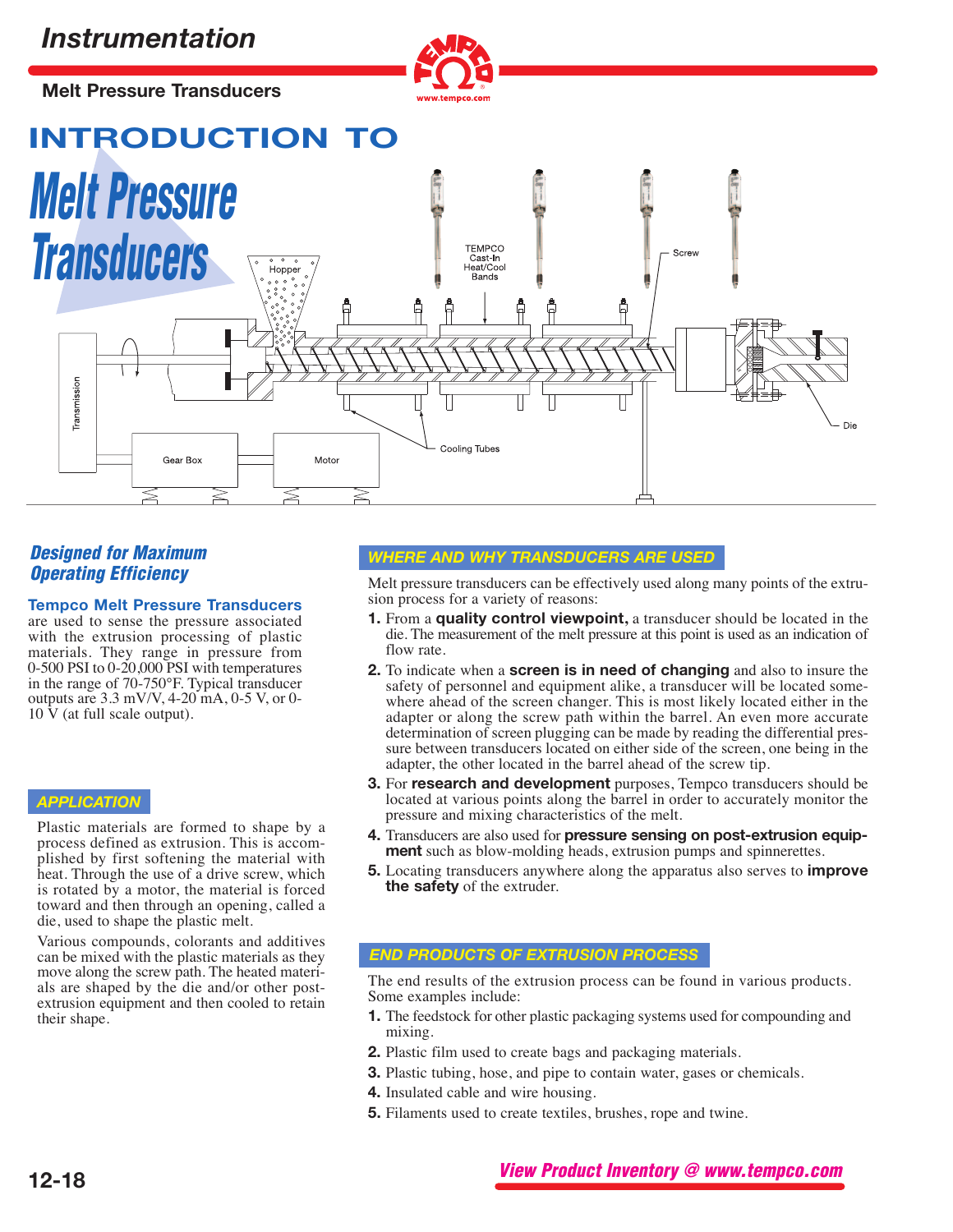

## **Melt Pressure Transducers**

## **Melt Pressure Transducer Data**

## **Transducer and Gauge Standard Material Diaphragm and Options**

The standard Tempco transducer diaphragm is machined out of a single piece of type 15-5 PH stainless steel (.0045") and then heat treated and finally Armoloy coated. This material gives Tempco transducers the transverse strength and toughness needed for most standard applications.

There are, however, certain extrusion processes that require different types of diaphragm materials and/or coatings. Tempco is able to supply customers with diaphragms and coatings specifically suited to their needs and applications.

#### *HASTELLOY® TIP AND DIAPHRAGM*

This option gives the transducer a Hastelloy® C-276 tip. This Hastelloy® tip extends along the stem and includes the 45° cone and threads. The diaphragm (.0045") is also manufactured of Hastelloy®. Hastelloy® should be used when the following chemicals are present in the process:

**HCl Hydrochloric Acid HF Hydrofluoric Acid HBr Hydrogen Bromide HI Hydrogen Iodide**

For example, HCL is present when processing PVC and HF is present when processing Teflon®. If Hastelloy® is not used during these processes, the transducer diaphragm will fail prematurely due to stress cracks as a result of stress corrosion.

*Recommended Use:* Applications that are extremely corrosive.

#### *SPECIAL DIAPHRAGM*

Special 0.006" thick Inconel® diaphragm with a proprietary coating of Titanium Aluminum Nitride.

This special diaphragm is designed to be used in extremely abrasive environments. Superior to all other diaphragm materials for corrosion and abrasion resistance, examples of applications requiring this diaphragm option are ceramics or glass-filled nylon.

*Recommended Use:* Applications that are extremely abrasive.

#### *INTERNAL RESISTANCE CALIBRATION TRACKING*

An internal compensation circuit insures that the shunt calibration output will track any changes in pressure sensitivity (output) due to changes in temperature of the strain gauge housing. The simulated output, therefore, is  $80\%$ ,  $\pm 0.25\%$  of the full scale pressure output over the entire operating temperature range.

**Film** Adaptable for either blown process or slit casting, pressure monitoring can help produce thinner, more uniform film at faster process speeds. The pressure transducer also provides primary process information helpful for maximizing productivity and minimizing start-up scrap.

**Synthetic Fibers** Accurate, pressure monitoring helps deliver greater consistency with less waste by reducing high speed variations, even with high performance fibers.

**Applications of Melt Pressure Transducers**

ern extrusion processing. Typical applications include:

### **Wire Coating**

Pressure monitoring right in the crosshead die where the wire is coated with plastic insulation improves throughput, quality, and profits. This process parameter has become even more important as wire take-up systems go to higher and higher speeds.

#### **Pipe, Tubing, and Profile**

A basic process parameter, pressure monitoring allows tighter tolerances, improves product quality and significantly improves cost effectiveness even for complex and multihollow extrusion.

## **(800) 323-6859 • Email: sales@tempco.com**

*CHROMIUM NITRIDE COATED DIAPHRAGM*

The chromium nitride diaphragm option gives the transducer an advantage in abusive environments. The chromium nitride offers abrasion resistance and corrosion resistance. This is due to a phenomenon called reduced skin friction. This material will also cut down on diaphragm failures due to adhesion of melt to diaphragm during the process.

There are two different versions of this diaphragm option available. The first is a standard thickness (0.0045") diaphragm made of 15-5 PH stainless steel and then coated with a 0.0002" chromium nitride coating. This version is applicable for use in any pressure range plastic extruder. The second version is a 0.0080" thick diaphragm made of 15-5 PH stainless steel coated with a 0.0002" chromium nitride coating. This version is applicable for use in plastic extruders with pressure ranges of 7,500 PSI and up.

### *TITANIUM NITRIDE DIAPHRAGM*

The titanium nitride diaphragm is offered for its excellent abrasion resistance. Its abrasion resistance is superior to the chromium nitride coated diaphragm and like the latter diaphragm the titanium nitride diaphragm comes in two different versions. The first is a standard thickness (0.0045") diaphragm made of 15-5 PH stainless steel and then coated with a 0.0002" titanium nitride coating. This version is applicable for use in any pressure range plastic extruder. The second version is a 0.0080" thick diaphragm made of 15-5 PH stainless steel coated with a 0.0002" titanium nitride coating. This version is applicable for use in plastic extruders with pressure ranges of 7,500 PSI and up.

### *INTERNAL RESISTANCE CALIBRATION*

Tempco strain gauge sensors rely on the small change in resistance of each strain gauge to generate an analog signal that is proportional to the applied physical input. This resistance change is generated by straining a structur- al element to which the gauges are attached. The same output can be accomplished by electrically offsetting the resistance of one of the strain gauges through a simple shunt resistor network. This offsetting resistance network is built into each Tempco transducer.

During manufacturing, each Tempco transducer is pressure calibrated using highly accurate pressure sources and instrumentation. The signal output versus pressure input characteristic is thereby precisely known. The internal resistance network is adjusted so that the output generated by the shunt resistor simulation method matches precisely the calibrated output of the transducer at a selected point on its calibration curve. The standard simulation value is 80% of the full range rating of each transducer but other values may be chosen.

Pressure monitoring is a fundamental quality control technique used in mod-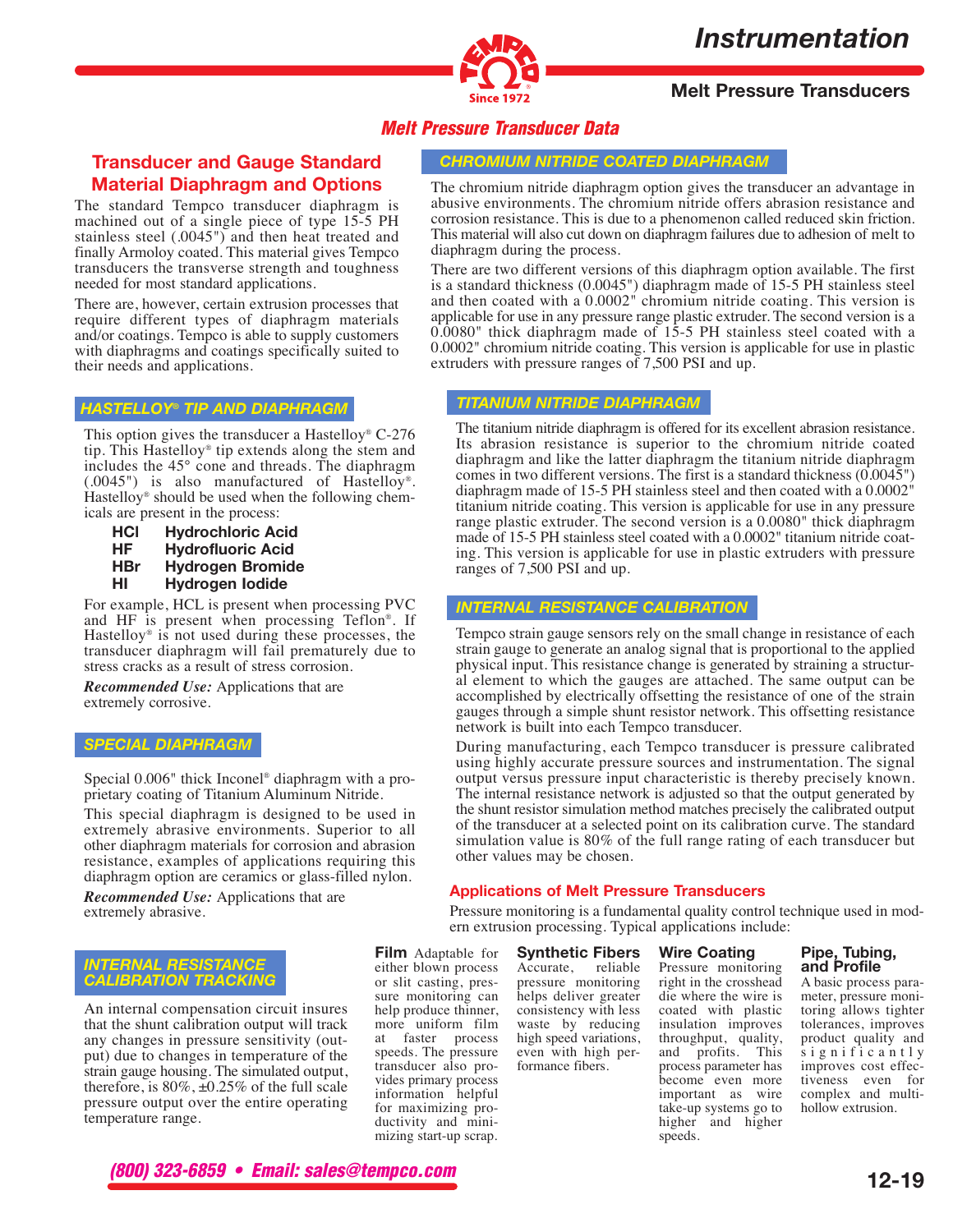## **Melt Pressure Transducers**



## **3 Styles of Melt Pressure Transducers for Extrusion Processing**

Melt pressure transducers are specifically designed for accuracy, stability, and repeatability. They can be specified with a 0.5% or 0.25% combined error accuracy, a performance that equals or exceeds any other strain gauge melt pressure transducer on the market.

### **Design Features**

- ✴ *Stainless Steel Construction*
- ✴ *Fully Interchangeable with all Existing Strain Gauge Melt Pressure Transducers*
- ✴ *Fluid Filled System for Temperature Stability*
- ✴ *80% Output Signal for Easy Calibration*
- ✴ *Resistance Calibration Tracking*
- ✴ *All Stainless Steel Construction*
- ✴ *Armoloy-Coated Diaphragm*
- ✴ *Compatible with all Strain Gauge Signal Conditioning & Readout Instrumentation*
- ✴ *6- or 8-Pin Bendix Style Connectors available*
- ✴ *CE Approved*





#### **Rigid Stem Transducer**

This model converts applied pressure at the point of measurement to a proportional voltage output signal using well established bonded strain gauge design principles. The small capillary tube, filled with a special medium, isolates sensitive strain gauges and electronics from potential thermal damage. The rigid stem makes installation fast and easy.



This model provides simultaneous measurement of pressure and temperature at a single point. Only one transducer mount is required for installation.

The temperature probe is protected from process hazards and can be replaced without interrupting the pressure signal. Pressure performance is identical to other models.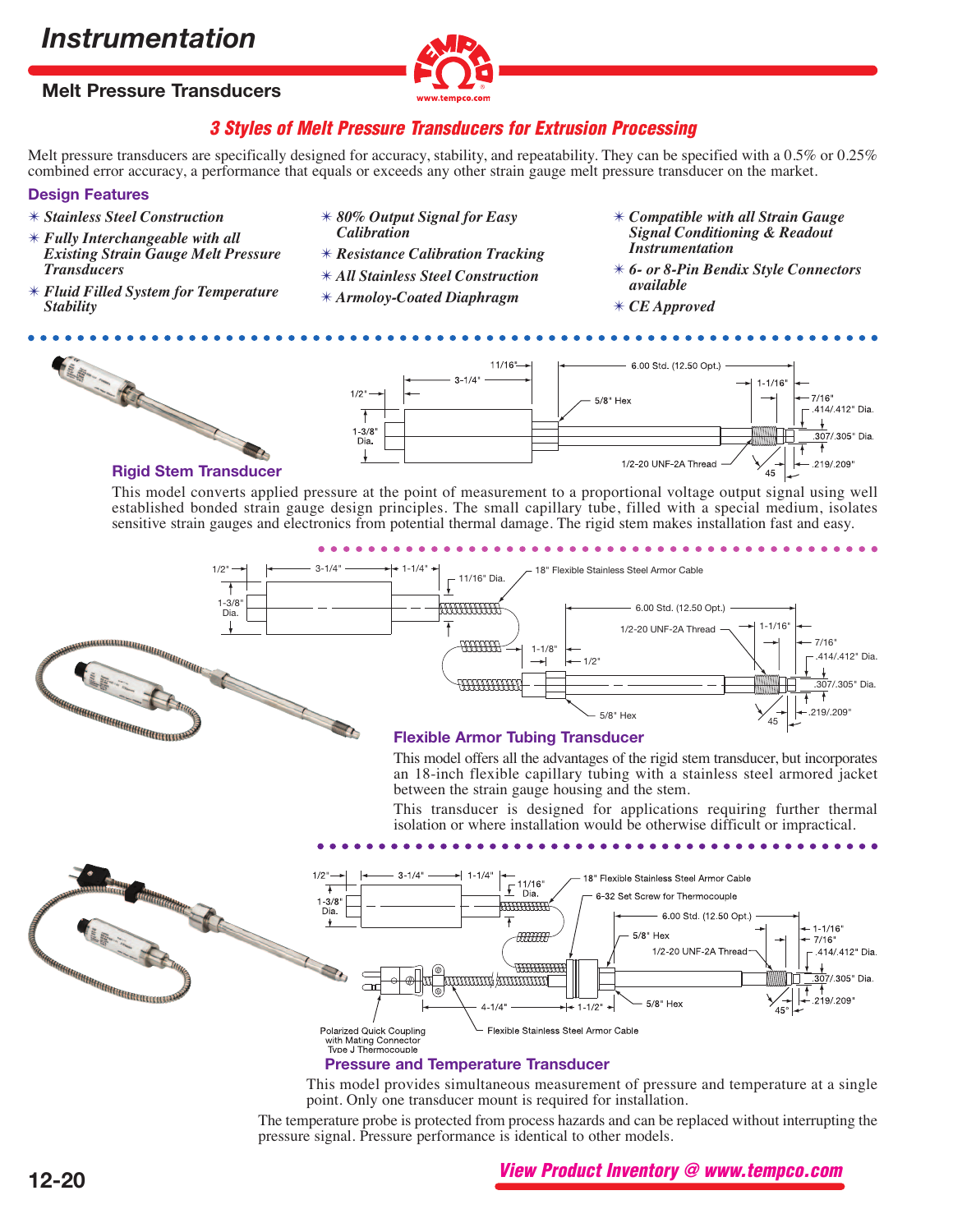

**Melt Pressure Transducers**

## **Melt Pressure Transducers for Extrusion Processing**

## *DESIGN SPECIFICATIONS*

### *Mechanical*

| Ranges                    |                                  |             |                                                    |             |                                                |  |  |
|---------------------------|----------------------------------|-------------|----------------------------------------------------|-------------|------------------------------------------------|--|--|
| <b>PSIG</b>               | <b>BAR</b>                       | <b>PSIG</b> | <b>BAR</b>                                         | <b>PSIG</b> | <b>BAR</b>                                     |  |  |
| $0 - 500$                 | $0 - 35$                         | $0 - 3000$  | $0 - 200$                                          | $0-10000$   | $0 - 700$                                      |  |  |
| 0-750                     | $0 - 50$                         | 0-5000      | $0 - 350$                                          | 0-15000     | $0-1000$                                       |  |  |
| 0-1000                    | $0-70$                           | 0-7500      | $0 - 500$                                          | 0-20000     | $0-1400$                                       |  |  |
| 0-1500                    | $0 - 100$                        |             |                                                    |             |                                                |  |  |
|                           | <b>Combined Error/Error Band</b> |             | $\pm 0.5\%$ or $\pm 0.25\%$ of full-scale          |             |                                                |  |  |
| Repeatability             |                                  |             | $+0.1\%$ of full-scale                             |             |                                                |  |  |
| <b>Hysteresis</b>         |                                  |             | $0.1\%$ of full-scale                              |             |                                                |  |  |
|                           | <b>Overload Capability</b>       |             | Up to 20,000 PSIG: $2 \times \text{full-scale}$    |             |                                                |  |  |
|                           |                                  |             | Above 20,000 PSIG: $1.5 \times \text{full-scale}$  |             |                                                |  |  |
| <b>Mounting Torque</b>    |                                  |             | 500 inch-pounds maximum                            |             |                                                |  |  |
|                           | Diaphragm Material               |             | 15-5PH stn. stl. (Armoloy plated)                  |             |                                                |  |  |
| <b>Electrical</b>         |                                  |             |                                                    |             |                                                |  |  |
|                           | <b>Measuring Element</b>         |             | Strain gauge Wheatstone bridge                     |             |                                                |  |  |
|                           | <b>Element Resistance</b>        |             | 350 ohm $\pm 10\%$                                 |             |                                                |  |  |
| <b>Supply Voltage</b>     |                                  |             | for $3.33$ mV/V output, $6-12$ VDC $(10$ VDC rec.) |             |                                                |  |  |
|                           |                                  |             |                                                    |             | for 4-20mA output, $12-30$ VDC $(24$ VDC rec.) |  |  |
|                           |                                  |             |                                                    |             | for VDC output, 15-30VDC (24VDC rec.)          |  |  |
| Zero Balance              |                                  |             | $\pm$ 5.0% full-scale output                       |             |                                                |  |  |
| Internal Resistance Cali. |                                  |             | Produces precise electrical signal                 |             |                                                |  |  |
| (Factory Adjusted)        |                                  |             | which is 80% of full-scale within $\pm 0.25\%$     |             |                                                |  |  |

## *Temperature on Strain Gauge Housing*

| Maximum Temperature | $160^{\circ}$ F or $70^{\circ}$ C            |
|---------------------|----------------------------------------------|
| Zero Drift          | $1.0\%/100\text{°F}$ or $2.0\%/100\text{°C}$ |
| Sensitivity Drift   | $1.0\%/100\text{°F}$ or $2.0\%/100\text{°C}$ |

#### *Temperature on Diaphragm*

|                   | Max. Temp. (medium) |
|-------------------|---------------------|
| <b>Zero Shift</b> |                     |

**Max. Temp. (medium)** 750°F or 400°C **Zero Shift** 25 PSI/100°F or 45 PSI/100°C

#### *Thermocouple (if ordered)*

**Thermocouple Type** Type J



**Connector** Standard Size Male

**Note:** All temperature specifications relate to full-scale output or full pressure range output.

## **Standard Drill Pattern Specifications**

| D <sub>1</sub>        | D <sub>2</sub>  |                | D <sub>3</sub>                                                       |                | D <sub>4</sub>              |                  |                          |                   |                   |                 |     |               |
|-----------------------|-----------------|----------------|----------------------------------------------------------------------|----------------|-----------------------------|------------------|--------------------------|-------------------|-------------------|-----------------|-----|---------------|
|                       | $\mathsf{I}$    | mm             |                                                                      | mm             | $\mathsf{I}$                | mm               | $\mathsf{I}$             | mm                |                   | mm              | ın  | mm            |
| $1/2 - 20$ UNF        |                 |                | $.313 \pm .001$   $7.95 \pm .025$   $.454 \pm .004$   $11.5 \pm .10$ |                | $.515 \text{ min}$   13 min |                  | .225 min $\vert$ 5.7 min |                   | $.17 \text{ max}$ | $\vert$ 4.3 max |     | <sup>19</sup> |
| $M14 \times 1.5$      | $.319 \pm .001$ | $8.1 \pm .025$ | $.478 \pm .004 \pm 12.1 \pm .10 \pm .00$                             |                | $.630 \text{ min}$          | $16 \text{ min}$ | $.24 \text{ min}$        | $6.1 \text{ min}$ | $.16 \text{ max}$ | 4 max           | .75 | <sup>19</sup> |
| M <sub>18</sub> x 1.5 | $.398 \pm .01$  | $10.1 \pm .25$ | $.634 \pm .04$                                                       | $16.1 \pm 1.0$ | $.79 \text{ min}$           | $20 \text{ min}$ | $.24 \text{ min}$        | $6.1 \text{ min}$ | $.16 \text{ max}$ | 4 max           | .99 | 25            |



**(800) 323-6859 • Email: sales@tempco.com**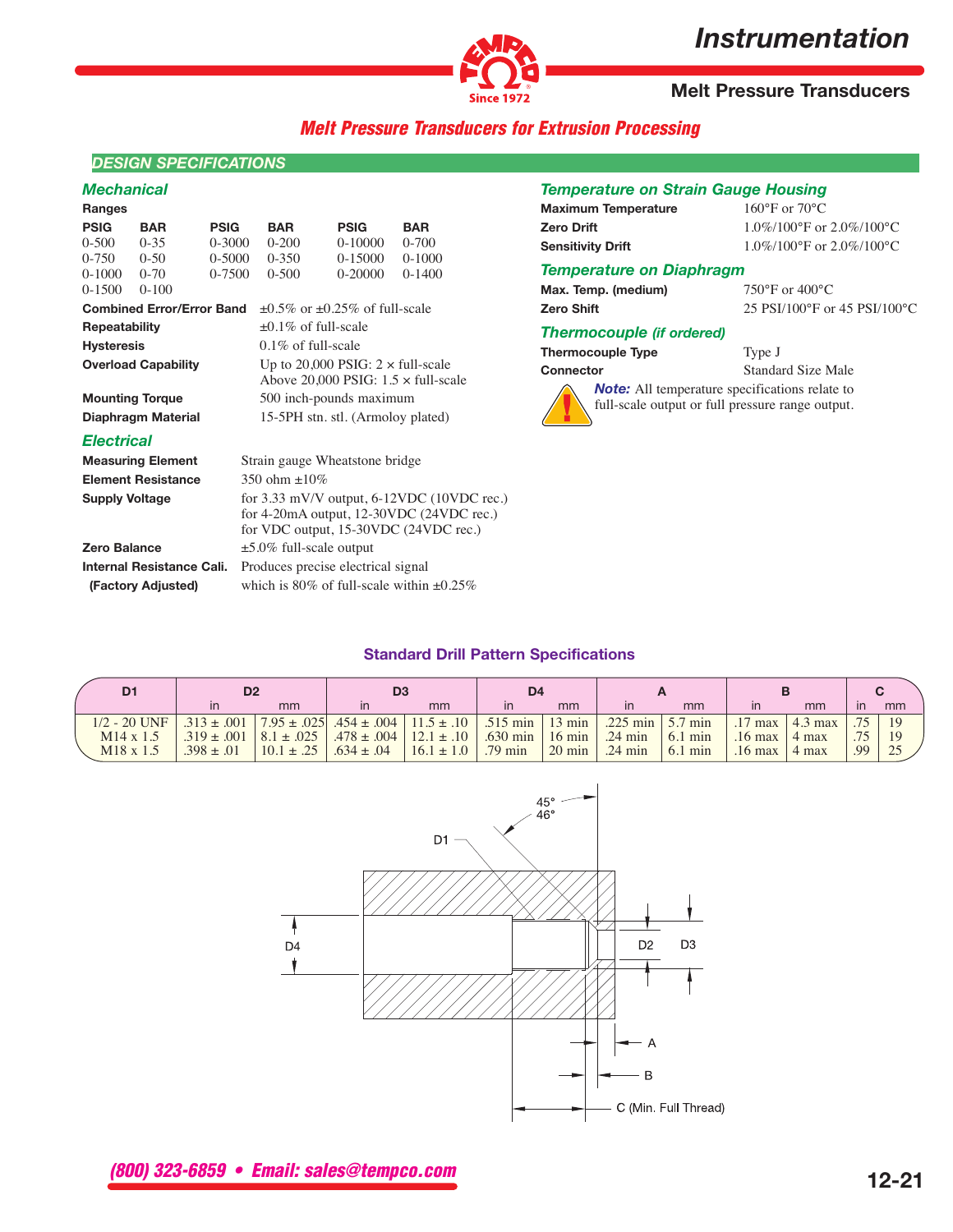

## **Melt Pressure Transducers**

## **Melt Pressure Transducers Standard Sizes and Ranges**

| <b>Style</b>                                                        |                                        | <b>Combined</b><br>Error | <b>Connector</b> | <b>Pressure</b><br>Range | Output                                                                                              | <b>Stem</b><br>Length | <b>Flex</b><br>Length                     |          | Part<br><b>Number</b> |                                                                                              |
|---------------------------------------------------------------------|----------------------------------------|--------------------------|------------------|--------------------------|-----------------------------------------------------------------------------------------------------|-----------------------|-------------------------------------------|----------|-----------------------|----------------------------------------------------------------------------------------------|
| <b>Rigid Stem</b>                                                   |                                        | 0.5% CE                  | 6 Pin            | $0 - 5000$               | $3.33$ mV/V                                                                                         | 6"                    | None                                      | PDD00101 |                       |                                                                                              |
| Rigid Stem                                                          |                                        | 0.5% CE                  | 6 Pin            | 0-7500                   | $3.33$ mV/V                                                                                         | 6"                    | None                                      |          | PDD00102              |                                                                                              |
| <b>Rigid Stem</b>                                                   |                                        | 0.5% CE                  | 6 Pin            | $0-10000$                | $3.33$ mV/V                                                                                         | 6"                    | None                                      | PDD00103 |                       |                                                                                              |
| <b>Rigid Stem</b>                                                   |                                        | 0.5% CE                  | 6 Pin            | 0-15000                  | $3.33$ mV/V                                                                                         | 6"                    | None                                      |          | PDD00104              |                                                                                              |
| Rigid/Flex Armor                                                    |                                        | 0.5% CE                  | 6 Pin            | $0 - 5000$               | $3.33$ mV/V                                                                                         | 6"                    | 18"                                       |          | PDD00105              |                                                                                              |
| Rigid/Flex Armor                                                    |                                        | 0.5% CE                  | 6 Pin            | 0-7500                   | $3.33$ mV/V                                                                                         | 6"                    | 18"                                       |          | PDD00106              |                                                                                              |
| Rigid/Flex Armor                                                    |                                        | 0.5% CE                  | 6 Pin            | $0-10000$                | $3.33$ mV/V                                                                                         | 6"                    | 18"                                       | PDD00107 |                       |                                                                                              |
| Rigid/Flex Armor                                                    |                                        | $0.5\%$ CE               | 6 Pin            | 0-15000                  | $3.33$ mV/V                                                                                         | 6"                    | 18"                                       | PDD00108 |                       |                                                                                              |
| Rigid/Flex Armor with T/C                                           |                                        | 0.5% CE                  | 6 Pin            | $0 - 5000$               | $3.33$ mV/V                                                                                         | 6"                    | 18"                                       | PDD00109 |                       |                                                                                              |
| Rigid/Flex Armor with T/C                                           |                                        | 0.5% CE                  | 6 Pin            | 0-7500                   | $3.33$ mV/V                                                                                         | 6"                    | 18"                                       | PDD00110 |                       |                                                                                              |
| Rigid/Flex Armor with T/C                                           |                                        | $0.5\%$ CE               | 6 Pin            | $0 - 10000$              | $3.33$ mV/V                                                                                         | 6"                    | 18"                                       | PDD00111 |                       |                                                                                              |
| Rigid/Flex Armor with T/C                                           |                                        | 0.5% CE                  | 6 Pin            | 0-15000                  | $3.33$ mV/V                                                                                         | 6"                    | 18"                                       |          | PDD00112              |                                                                                              |
| <b>Ordering Code:   PDD  -</b>                                      |                                        |                          | 3<br>2           | 4                        | 5                                                                                                   | 6                     | 7                                         | 8        |                       | 10                                                                                           |
| Style BOX 1                                                         |                                        |                          |                  |                          | <b>Diaphragms</b> BOX 7                                                                             |                       |                                           |          |                       |                                                                                              |
| $A =$ Rigid Stem                                                    |                                        |                          |                  |                          |                                                                                                     |                       |                                           |          |                       | $\mathsf{A}$ = Stainless Steel, 0.0045" (Standard) with GTP+ Coating 750°F/400°C             |
| $B =$ Flexible Armor Tubing                                         |                                        |                          |                  |                          | $\mathbf{B} = 0.0045$ " Hastelloy® 570°F/300°C                                                      |                       |                                           |          |                       |                                                                                              |
| $C =$ Transducer with Type J Thermocouple                           |                                        |                          |                  |                          | $C = 0.0045$ " Chromium Nitride                                                                     |                       |                                           |          |                       |                                                                                              |
|                                                                     |                                        |                          |                  |                          | $D = 0.008$ " Chromium Nitride (7500 PSI & up only) 570°F/300°C                                     |                       |                                           |          |                       |                                                                                              |
|                                                                     |                                        |                          |                  |                          | $E = 0.006$ " Inconel with Titanium Aluminum Nitride 1000°F/538°C                                   |                       |                                           |          |                       |                                                                                              |
| <b>Error Tolerance BOX 2</b>                                        |                                        |                          |                  |                          | $\mathbf{F} = 0.0045$ " Titanium Nitride                                                            |                       |                                           |          |                       |                                                                                              |
|                                                                     |                                        |                          |                  |                          | $G = 0.008$ " Titanium Nitride (7500 PSI & up only) 1000°F/538°C                                    |                       |                                           |          |                       |                                                                                              |
| $1 = 0.5\%$ Combined Error (CE) (Most Common)                       |                                        |                          |                  | $X = Other$              |                                                                                                     |                       |                                           |          |                       |                                                                                              |
| $2 = 0.25\%$ CE                                                     |                                        |                          |                  |                          |                                                                                                     |                       |                                           |          |                       |                                                                                              |
|                                                                     |                                        |                          |                  | <b>Output</b> BOX 8      |                                                                                                     |                       |                                           |          |                       |                                                                                              |
|                                                                     |                                        |                          |                  |                          |                                                                                                     |                       |                                           |          |                       |                                                                                              |
| <b>Connector BOX 3</b>                                              |                                        |                          |                  | $\mathbf{0}$ = Custom    |                                                                                                     |                       | $3 = 0$ to 5 Vdc                          |          |                       |                                                                                              |
| $S = Six-Pin (Most Common)$                                         |                                        |                          |                  | <b>2</b> = 4 to 20 ma    | $1 = 3.33$ mV/V (Standard)                                                                          |                       | $4 = 0$ to 10 Vdc<br>$5 = 0.5$ to 9.5 Vdc |          |                       |                                                                                              |
| $E =$ Eight-Pin                                                     |                                        |                          |                  |                          |                                                                                                     |                       |                                           |          |                       |                                                                                              |
| $X = Special$                                                       |                                        |                          |                  |                          |                                                                                                     |                       |                                           |          |                       |                                                                                              |
|                                                                     |                                        |                          |                  |                          | <b>Capillary Fill Material BOX 9</b>                                                                |                       |                                           |          |                       | Thread BOX 10                                                                                |
|                                                                     |                                        |                          |                  |                          |                                                                                                     |                       |                                           |          |                       |                                                                                              |
| <b>Pressure Range BOX 4</b>                                         |                                        |                          |                  |                          | $\mathsf{A}$ = Mercury (Standard) 750°F/400°C<br>$\mathbf{B} = \text{Oil-FDA}$ approved 600°F/315°C |                       |                                           |          | $2 = M18 \times 1.5$  | $1 = 1/2 - 20$ (Standard)                                                                    |
| $\mathbf{A} = 0.500$ PSI (0.5% CE only)                             | $\mathsf{L} = 0.35$ BAR (0.5% CE only) |                          |                  |                          | $C = NaK$ (Sodium Potassium) 1000°F/528°C                                                           |                       |                                           |          | $X = Other$           |                                                                                              |
| $B = 0-750$ PSI (0.5% CE only)                                      | $M = 0.50$ BAR (0.5% CE only)          |                          |                  |                          |                                                                                                     |                       |                                           |          |                       |                                                                                              |
| <b>C</b> = 0-1000 PSI (0.5% CE only) $N = 0$ -70 BAR (0.5% CE only) |                                        |                          |                  |                          |                                                                                                     |                       |                                           |          |                       |                                                                                              |
| $D = 0.1500$ PSI                                                    | $P = 0.100$ BAR                        |                          |                  |                          |                                                                                                     |                       |                                           |          |                       |                                                                                              |
| $E = 0.3000$ PSI                                                    | $Q = 0-200$ BAR                        |                          |                  |                          | <b>ADDITIONAL OPTIONS AVAILABLE.</b>                                                                |                       |                                           |          |                       |                                                                                              |
| $F = 0.5000$ PSI                                                    | $R = 0.350$ BAR                        |                          |                  |                          |                                                                                                     |                       |                                           |          |                       |                                                                                              |
| $G = 0-7500$ PSI                                                    | $S = 0.500$ BAR                        |                          |                  |                          |                                                                                                     |                       |                                           |          |                       | <b>Exposed Capillary Transducer:</b> for applications requiring a transducer                 |
| $H = 0-10000$ PSI                                                   | $T = 0.700$ BAR                        |                          |                  |                          | capable of fitting into extremely tight places.                                                     |                       |                                           |          |                       |                                                                                              |
| $J = 0.15000$ PSI                                                   | $U = 0.1000$ BAR                       |                          |                  |                          | <b>Connectors</b> (consult Tempco if you require one of these options)                              |                       |                                           |          |                       |                                                                                              |
| $K = 0-20000$ PSI                                                   | $V = 0.1400$ BAR                       |                          |                  |                          |                                                                                                     |                       |                                           |          |                       | Gentran GT-76 compatible wiring: strain gauge connector is wired for                         |
|                                                                     |                                        |                          |                  |                          | compatibility with Gentran GT-76 connector.                                                         |                       |                                           |          |                       |                                                                                              |
|                                                                     |                                        |                          |                  |                          |                                                                                                     |                       |                                           |          |                       | Barber Coleman TD10 compatible wiring: strain gauge connector is                             |
| <b>Stem Length BOX 5</b>                                            |                                        |                          |                  |                          | wired for compatibility with Barber Coleman TD10 connector.                                         |                       |                                           |          |                       |                                                                                              |
| $1 = 6$ inches ( <i>Most Common</i> )                               |                                        |                          |                  |                          |                                                                                                     |                       |                                           |          |                       |                                                                                              |
| $2 = 12.5$ inches                                                   |                                        |                          |                  |                          |                                                                                                     |                       |                                           |          |                       |                                                                                              |
| $3 = 3$ inches                                                      |                                        |                          |                  |                          |                                                                                                     |                       |                                           |          |                       |                                                                                              |
| $\mathbf{0}$ = Other                                                |                                        |                          |                  |                          |                                                                                                     |                       |                                           |          |                       |                                                                                              |
|                                                                     |                                        |                          |                  |                          |                                                                                                     |                       |                                           |          |                       |                                                                                              |
|                                                                     |                                        |                          |                  |                          | <b>Ordering Information</b>                                                                         |                       |                                           |          |                       |                                                                                              |
| Flex Length BOX 6                                                   |                                        |                          |                  |                          |                                                                                                     |                       |                                           |          |                       | <b>Melt Pressure Transducers</b> are offered with the options listed in the worksheet above. |
| $00 = None$ (Style A)                                               |                                        |                          |                  |                          |                                                                                                     |                       |                                           |          |                       | Create an ordering code by filling in the boxes with the appropriate number and/or letter    |

 $00 = \text{None}$  (Style A)  $18 = 18$  Inches\* (Styles B & C) **24** = 24 Inches\* (Styles B & C) **30** = 30 Inches\* (Styles B & C)

\**Other sizes can be made on special request.*

Create an ordering code by filling in the boxes with the appropriate number and/or letter designation for your requirements and a part number will be assigned.

Part Numbers for commonly used Melt Pressure Transducers can be found in table above. **Standard lead time is stock to 3 weeks.**

**A WARNING:** Cancer and Reproductive Harm - www.P65Warnings.ca.gov.

**View Product Inventory @ www.tempco.com**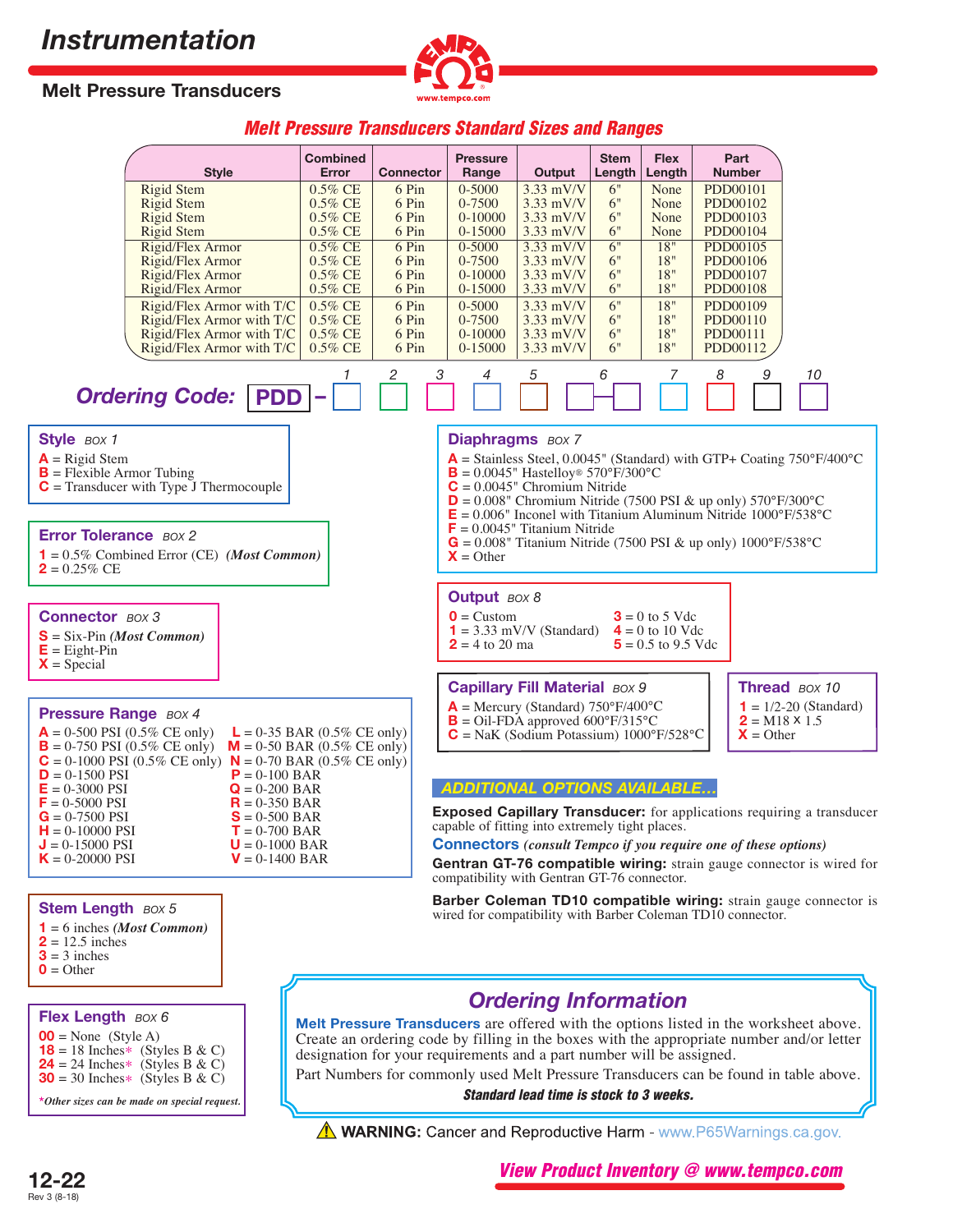

**Melt Pressure Transducers**

# **Industry CROSS Reference Part Numbers**

When using this cross reference please note that the  $box(\square)$  in the Part Number is for the code for the pressure range. Since the pressure range differs from manufacture to manufacturer, enter the code letfer for the pressure range that best fits your application from **Pressure Range Box 4 on page 12-22**. Also, though some equipment listed in this cross reference may differ in appearance, the fit and function of the products is equivalent.

NOTE: All transducers listed include 3.3mV/V output, mercury fill and 1/2-20 thread

| <b>Description</b>                                                                          | <b>TEMPCO</b>              | <b>Dynisco</b>           | <b>ISI</b>                                    | Gefran                       | Gentran                |
|---------------------------------------------------------------------------------------------|----------------------------|--------------------------|-----------------------------------------------|------------------------------|------------------------|
| Basic Melt Pressure Transducer with 0.5% Error, Armoloy Coated Tip and 6-Pin Connector      |                            |                          |                                               |                              |                        |
| 6" Rigid stem                                                                               | PDD-A1S□100A1A1            | PT460E□-6                | ISI 0100- $\Box$ T-6                          | $M30-6-M-$ -1-4-0            | GT-76/6D6 $\Box$ zb    |
| 6" Rigid stem with<br>18" flexible armor tubing                                             | $PDD-B1S \square 118A1A1$  | $PT462E$ -6/18           | ISI 0101-□T-6/18                              | $M31-6-M-1-1-4-D$            | GT-76/6D6Z1 $\Box$     |
| Above transducer<br>with Type J thermocouple                                                | $PDD-C1S\Box 118A1A1$      | TPT463E <sup>-6/18</sup> | ISI 0102- $\Box$ T-6/18                       | $M32-6-M-1-1-4-D$            | $GT-76/6JD6Z1$         |
| Melt Pressure Transducer with 0.5% Error,                                                   |                            |                          | <b>Armoloy Coated Tip and 8-Pin Connector</b> |                              |                        |
| 6" Rigid stem                                                                               | $PDD-A1E\Box 100A1A1$      | n/a                      | ISI 0160- $\Box$ T-6                          | $M30-8-M-1-4-0$              | $GT-76/6DS$            |
| 6" Rigid stem with<br>18" flexible armor tubing                                             | $PDD-B1E$ 118A1A1          | n/a                      | ISI 0161- $\Box$ T-6/18                       | $M31-8-M-1-4-D$              | $GT-76/6D8Z1$          |
| Above transducer<br>with Type J thermocouple                                                | PDD-C1E□118A1A1            | n/a                      | ISI 0162- $\Box$ T-6/18                       | $M32-8-M-1-4-D$              | $GT-76/6JD8Z1$         |
| Low Error Melt Pressure Transducer with 0.25% Error, Armoloy Coated Tip and 6-Pin Connector |                            |                          |                                               |                              |                        |
| 6" Rigid stem                                                                               | $PDD-AZS\Box 100A1A1$      | $PT420A-$ -6             | ISI 0110- $\Box$ T-6                          | $M30-6-H$ - $-1-4-0$         | $GT-72/6D6$            |
| 6" Rigid stem with<br>18" flexible armor tubing                                             | $PDD-B2S\Box$ 118A1A1      | PT422A-□-6/18            | ISI 0111- $\Box$ T-6/18                       | $M31-6-H-1-4-D$              | $GT-72/6D6Z1$          |
| Above transducer with<br>Type J thermocouple                                                | $PDD-C2S\Box 118A1A1$      | TPT432A-□-6/18           | ISI 0112- $\Box$ T-6/18                       | $M32-6-H$ - $-1-4-D$         | GT-72/6JD6Z1 $\Box$    |
| Low Error Melt Pressure Transducer with 0.25% Error, Armoloy Coated Tip and 8-Pin Connector |                            |                          |                                               |                              |                        |
| 6" Rigid stem                                                                               | PDD-A2E□100A1A1            | n/a                      | ISI 0120-□T-6                                 | M30-8-H- <sup>1-</sup> 1-4-0 | GT-72/6D8              |
| 6" Rigid stem with<br>18" flexible armor tubing                                             | $PDD-B2E\Box$ 118A1A1      | n/a                      | ISI 0121-□T-6/18                              | $M31-8-H-1-4-D$              | $GT-72/6D8Z1$          |
| Above transducer with<br>Type J thermocouple                                                | PDD-C2E <sup>118A1A1</sup> | n/a                      | ISI 0122-□T-6/18                              | M32-8-H- <sup>1-</sup> 1-4-D | GT-72/6JD8Z1 $\square$ |
| <b>Mechanical Melt Pressure Gauge</b>                                                       |                            |                          |                                               |                              |                        |
| 6" Rigid stem                                                                               | $PDG-A1 \square 100A1A1$   | $PG441R-\ 6$             | ISI 0150- $\Box$ T-6                          | $M50-0-L$ - $-1-4-0$         | $GT-90/6D$             |
| 6" Rigid stem with<br>18" flexible armor tubing                                             | $PDG-A2 \square 130A1A1$   | $PG442R$ - $-6/30$       | ISI 0151- $T$ -6/30                           | $M51-0-L-L-1-4-F$            | $GT-95/6Z3$            |
| Above gauge with<br>Type J thermocouple                                                     | $PDG-A3 \square 130A1A1$   | TPG443R-□-6/30           | ISI 0152- $\Box$ T-6/30                       | M52-0-L- $\Box$ -1-4-F       | $GT-95/6JZ3$           |
| <b>Digital Melt Pressure Gauge</b>                                                          |                            |                          |                                               |                              |                        |
| 6" Rigid stem                                                                               | $PDG-B1 \square 100A1A1$   | $PG541-\Box 6$           | n/a                                           | $M60-0-L$ - $-1-4-0$         | n/a                    |
| 6" Rigid stem with<br>18" flexible armor tubing                                             | PDG-B2□130A1A1             | $PG552$ - $-6/30$        | n/a                                           | $M61-0-L$ - $-1-4$ -F        | n/a                    |
| Above gauge with<br>Type J thermocouple                                                     | $PDG-B3$ 130A1A1           | $TPG553 - 6/30$          | n/a                                           | $M62-0-L$ - $-1-4$ -F        | n/a                    |

**(800) 323-6859 • Email: sales@tempco.com**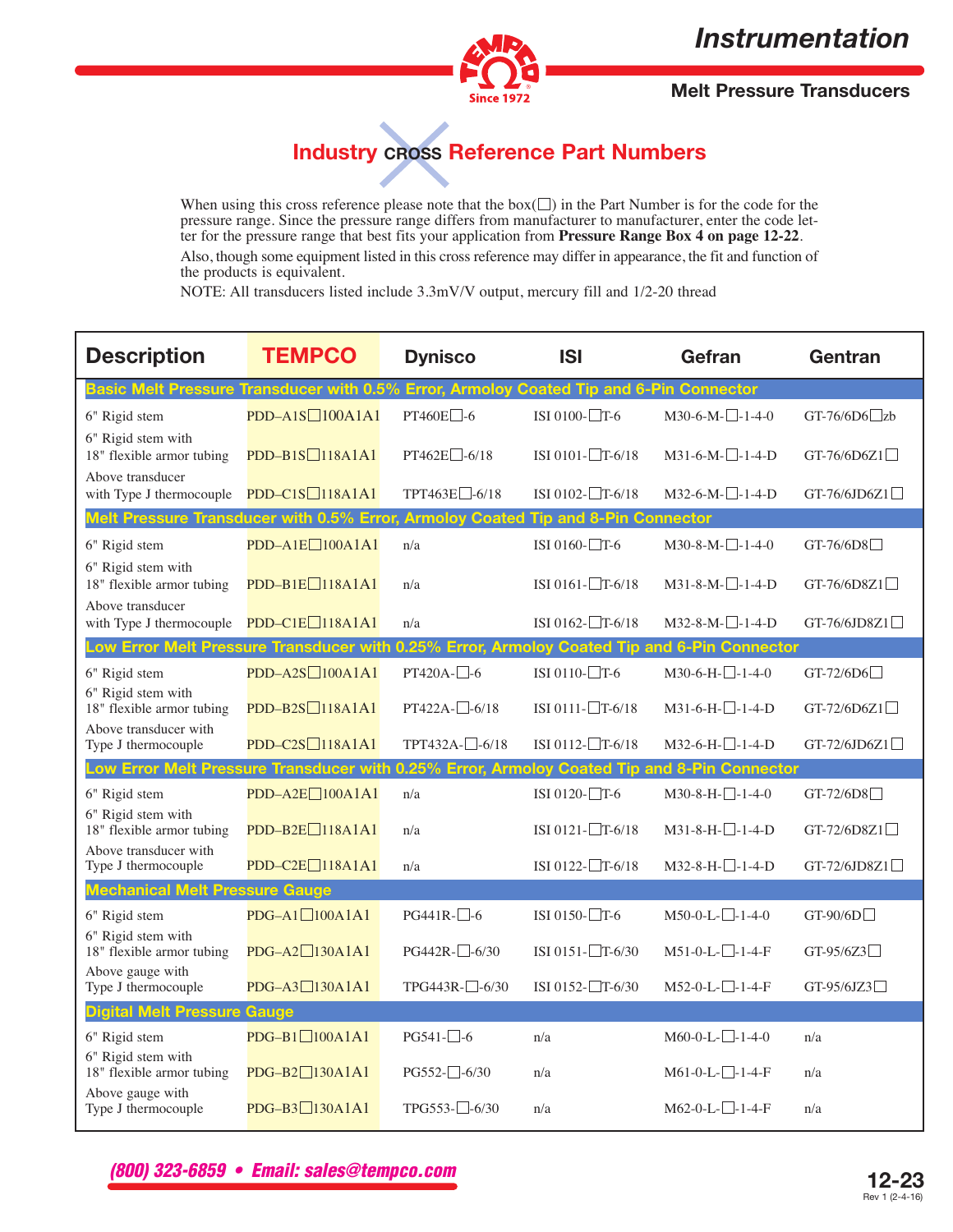



## **Melt Pressure Gauge Styles for Extrusion Processing**

**Tempco's Melt Pressure Gauges** provide highly reliable, maintenance free, local pressure indications for extrusion and other plastics processes. The sensing diaphragm is designed for minimum deflection, maximum durability, and maximum overload capability.

*Two models are available with three styles each:*

- **Mechanical Gauge Model**
- **Digital Gauge Model with alarm and retransmission**

**Style 1** A 6" rigid stem unit for standard installations

- **Style 2** A 30" flexible capillary with stainless steel armored jacket between the gauge housing and the stem to allow greater installation flexibility in tight places or for easier viewing and durability.
- **Style 3** The third style provides all the features of the 30" flexible capillary model with the addition of a thermocouple (Jtype) output for temperature. (Not displayed directly on digital models.)

All models are rugged, totally self contained and allow extrusion processors to benefit from the significantly improved efficiency that goes with pressure monitoring—at about half the cost of strain gauge melt pressure transducers for the mechanical gauge.

Optional diaphragm materials are available for applications that require extra abrasion and/or corrosion resistance. Refer to page 12-19 for available material options.

## **Mechanical Melt Pressure Gauge**



### *Specifications*

| Linearity, Repeatability, Hysteresis: $L \leq \pm 1.0\%$ FSO                   |                         |  |  |  |
|--------------------------------------------------------------------------------|-------------------------|--|--|--|
| <b>Measurement Range:</b> $\dots\dots\dots\dots\dots0-5000$ PSI / 0-350 bar to |                         |  |  |  |
|                                                                                | 0-10000 PSI / 0-700 bar |  |  |  |
|                                                                                |                         |  |  |  |
| <b>Measurement principle:</b> Bourdon tube                                     |                         |  |  |  |

**Maximum housing temperature:** . . . 185°F / 85°C **Maximum diaphragm temperature:** . 750°F / 400°C **Standard diaphragm material:** . . . . . 15-5 PH Stainless Steel with Armoloy coating

**Standard style 3 thermocouple:** . . . . Type J (isolated junction)

## **Digital Melt Pressure Gauge**



**Design Features**

- ✴ *Better than ±0.50% Accuracy*
- ✴ *Economically Priced vs. Separate Transducer and Display*
- ✴ *Electron Beam Welded*
- ✴ *200% Overload Capability without Damage*
- ✴ *15-5 Stainless Steel Diaphragm with Armoloy coating standard*
- ✴ *Alarm Provides no/nc, 5A 115/240Vac High Pressure Only Relay*
- ✴ *115 VAC standard, 230 VAC Optional*
- ✴ *5.44"/138.2mm Diameter Face*
- ✴ *An Economical Alternative for many Applications*
- ✴ *Standard 4-20 mA Retransmission*

## *Specifications*

| Linearity, Repeatability, Hysteresis: $M \leq \pm 0.50\%$ FSO    |  |
|------------------------------------------------------------------|--|
| Measurement Range: See ordering chart                            |  |
| Maximum overpressure:2 $\times$ FSO                              |  |
| <b>Measurement principle:</b> Strain gauge / bridge circuit      |  |
|                                                                  |  |
| <b>Pressure retransmission:</b> 4-20 ma ( $650\Omega$ max. load) |  |

**Maximum housing temperature:**. . . 130°F / 55°C **Maximum diaphragm temperature:** 750°F / 400°C **Standard diaphragm material:** . . . . 15-5 PH Stainless Steel with Armoloy coating below 1000 PSI/70 bar: . . . . . . 17-7 PH SS Ti Ni coated **Standard style 3 thermocouple:** . . . Type J (isolated junction) **Alarm:**. . . . . . . . . . . . . . . . . . . . . . . . . High only, no/nc, 5A 115/240Vac

**View Product Inventory @ www.tempco.com**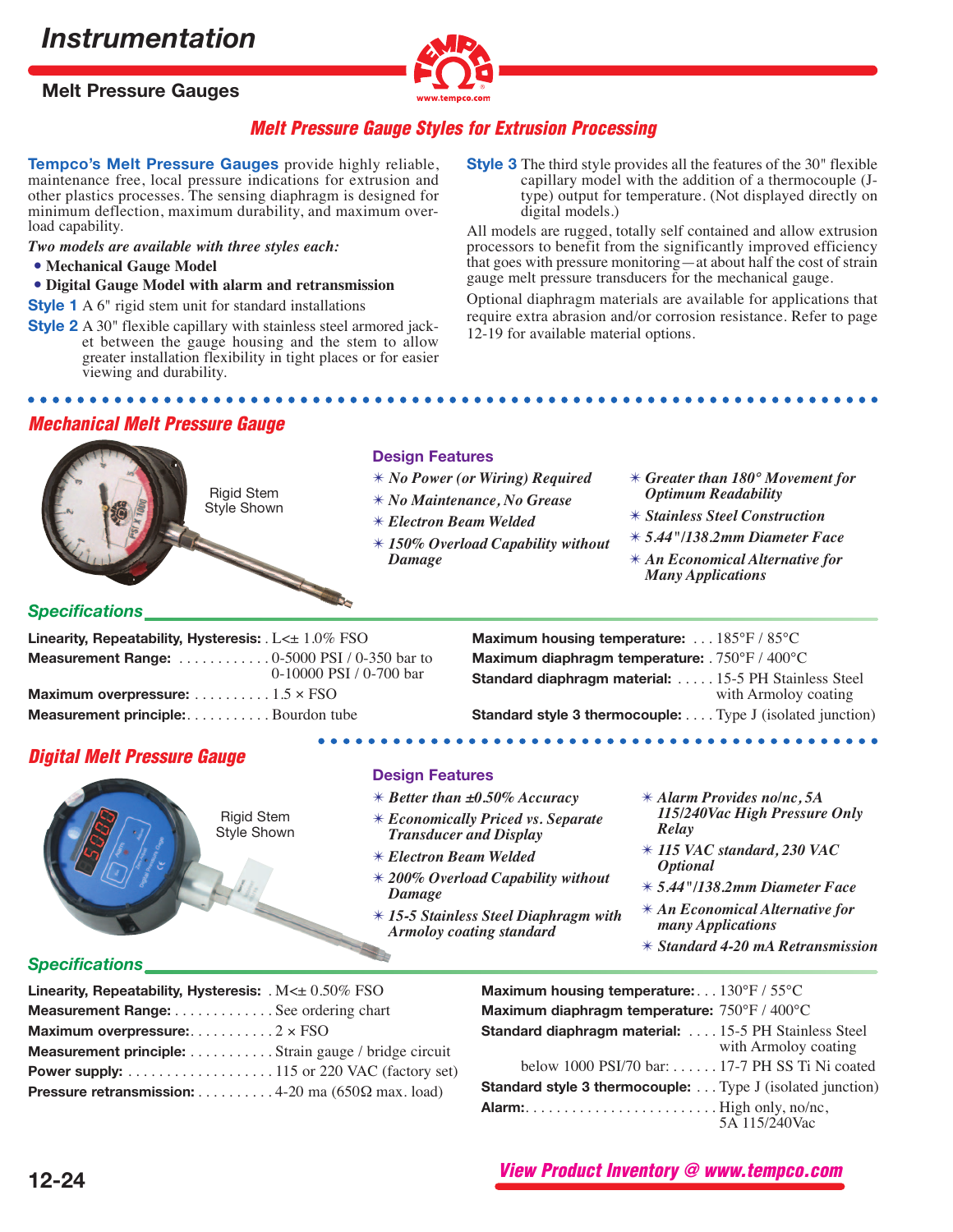

## **Melt Pressure Gauges**

## **Melt Pressure Gauges Standard Sizes and Ranges**

#### **Mechanical Gauges**

| Part<br><b>Number</b> | <b>Style</b>                       | <b>Pressure</b><br>Range |
|-----------------------|------------------------------------|--------------------------|
| PDG00104              | 6" Rigid Stem                      | 0-5000                   |
| PDG00105              | 6" Rigid Stem                      | $0-10000$                |
| PDG00102              | 6" Rigid/30" Armor Cable           | 0-5000                   |
| PDG00103              | 6" Rigid/30" Armor Cable           | $0-10000$                |
| PDG00106              | 6" Rigid/30" Armor Cable with J tc | $0 - 5000$               |
| PDG00107              | 6" Rigid/30" Armor Cable with J tc | $0-10000$                |
|                       |                                    |                          |

#### **Digital Readout Gauges**

| Part<br><b>Number</b> | <b>Style</b>                       | <b>Pressure</b><br>Range |
|-----------------------|------------------------------------|--------------------------|
| PDG00501              | 6" Rigid Stem                      | $0 - 5000$               |
| PDG00502              | 6" Rigid Stem                      | $0-10000$                |
| PDG00503              | 6" Rigid/30" Armor Cable           | 0-5000                   |
| PDG00504              | 6" Rigid/30" Armor Cable           | $0-10000$                |
| PDG00505              | 6" Rigid/30" Armor Cable with J tc | 0-5000                   |
| PDG00506              | 6" Rigid/30" Armor Cable with J tc | $0-10000$                |

*Note:* All standard flexible armor cable over the pressure sense capillary include a 6" rigid stem and 30" of flexible armor. If a type J thermocouple is specified, a standard size type J plug is provided, similar to the Melt Pressure Transducer shown on page 12-20.

Gauges have standard 1/2-20 UNF drill pattern; see page 12-21.



 $2 = 12.5$  inches

**Stem Length** *BOX* **3 1** = 6 inches *(Most Common)*

#### **Model and Style** *BOX 1*

- **A1** = Mechanical, Rigid Stem
- **A2** = Mechanical, Rigid + Flexible Armor Tubing
- **A3** = Mechanical gauge with Type J Thermocouple
- **B1** = Digital, Rigid Stem
- **B2** = Digital, Rigid + Flexible Armor Tubing
- **B3** = Digital Gauge with Type J Thermocouple

#### **Pressure Range** *BOX 2* **Mechanical PSI Bar**<br> $A = 0.5000$  **C** = 0.350 **A** =  $0.5000$  **C** =  $0.350$ <br>**B** =  $0.10000$  **D** =  $0.700$  $B = 0-10000$ **Digital - PSI Bar**  $A = 0.500$ **B** =  $0-750$  **L** =  $0-35$ <br>**C** =  $0-1000$  **M** =  $0-50$ **C** = 0-1000 **M** = 0-50<br>**D** = 0-1500 **N** = 0-70 **D** =  $0-1500$  **N** =  $0-70$ <br>**E** =  $0-3000$  **P** =  $0-100$ **E** =  $0-3000$  **P** =  $0-100$ <br>**F** =  $0-5000$  **Q** =  $0-200$ **F** = 0-5000 **Q** = 0-200<br>**G** = 0-7500 **R** = 0-350 **G** =  $0-7500$  **R** =  $0-350$ <br>**H** =  $0-10000$  **S** =  $0-500$ **H** = 0-10000 **S** = 0-500<br>**J** = 0-15000 **T** = 0-700  $J = 0.15000$  $U = 0.1000$

**Flex Length** *BOX 4* **00** = None *(Styles A1 & B1)*  $30 = 30$  Inches<sup>\*</sup>

\**Other sizes can be made on special request.*

#### **Diaphragms** *BOX 5*

#### **Standard Diaphragm Construction**

**A** = Stainless Steel (.0045") with Armoloy coating *(Most Common)*

#### **Optional Materials and Coatings**

- 
- $D = 0.0045$ " Chromium Nickel
- **B** = 0.0045" Hastelloy<sup>®</sup> **E** = 0.006" Inconel<sup>®</sup> with Titanium Aluminum Nitride **C** = 0.008" Chromium Nickel **F** = 0.0045" Titanium Nitride  $\mathbf{F} = 0.0045$ " Titanium Nitride<br> $\mathbf{G} = 0.008$ " Titanium Nitride



*Note:* All digital gauges have one alarm and pressure retransmission.

## *Ordering Information*

**Melt Pressure Gauges** are offered with the options listed in the worksheet above. Create an ordering code by filling in the boxes with the appropriate number and/or let- ter designation for your requirements and a part number will be assigned.

Part Numbers for commonly used Melt Pressure gauges can be found in table above.

**Standard lead time is stock to 3 weeks.**

 $\triangle$  WARNING: Cancer and Reproductive Harm - www.P65Warnings.ca.gov.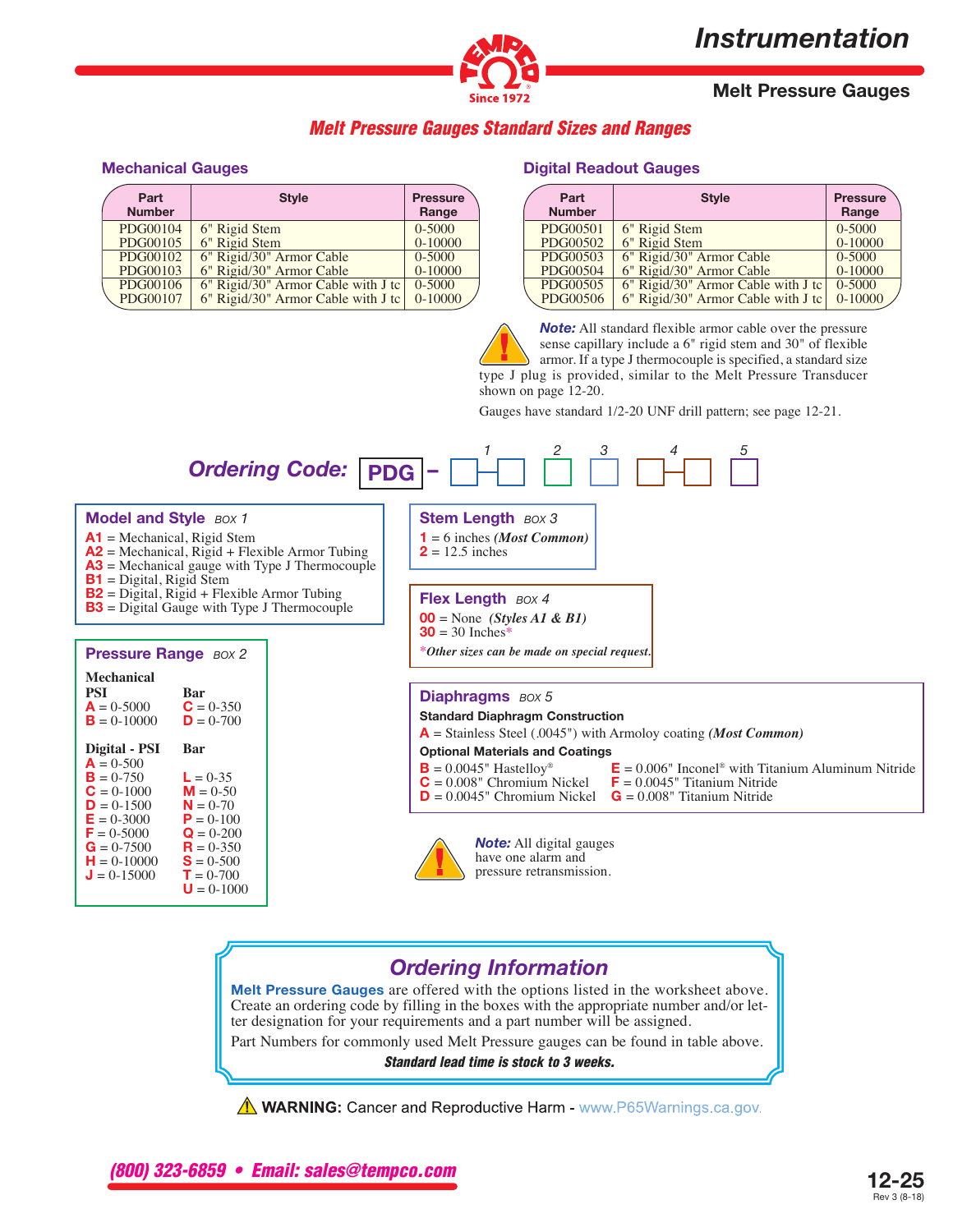# **Melt Pressure Indicators**

**TEMPCO** 



## **Melt Pressure Display and Alarm Indicators For Extrusion**

#### **Design Features**

40

- ✴ *1/8 DIN Size Front Panel*
- ✴ *2 Alarms, Programmable Relay Outputs*
- ✴ *ISO 9001 Certified, CE Approved*
- ✴ *Economically Priced*
- ✴ *4-Digit LED Display for Pressure*
- ✴ *3 Keys for Programming*
- ✴ *Touch-Type Keypad*

**Series 772** *Melt Pressure Indicator*

- ✴ *Easy to Calibrate with Sensitivity Auto Ranging*
- ✴ *Built-In Strain Gauge Bridge Excitation – 10Vdc*
- ✴ *Filter for Digit Stabilization*
- ✴ *Coded Access for User Lockout*

#### **Model Number: PDA05010**



### **Design Features**

- ✴ *1/4 DIN Size Front Panel*
- ✴ *NEMA 4X IP65 Front Panel Protection*
- ✴ *10-point Red LED Bar Graph*
- ✴ *ISO 9001 Certified, CE Approved*
- ✴ *2 Alarms, Programmable Relay Outputs*
- ✴ *Calibration Output*
- ✴ *Retransmission Programmable for 0 - Vdc, 0 - 20 or 4 - 20mA*
- ✴ *Multiple Programming Levels with Coded Access*
- ✴ *Peak Value Memory*
- ✴ *4-Key Touch-Type Keypad*
- ✴ *Built-In Strain Gauge Bridge Excitation – 10Vdc*
- ✴ *Filter for Digit Stabilization*
- ✴ *RS-232 & RS-485 Communication Available; Consult Factory for More Information*

### **Model Number: PDA05020**

**Series 882** *Melt Pressure Indicator*

## **Design Features**

- ✴ *1/4 DIN Size Front Panel*
- ✴ *Displays Pressure & Temperature Simultaneously on two 4-Digit LED Displays*
- ✴ *ISO 9001 Certified, CE Approved*
- ✴ *NEMA 4X IP65 Front Panel Protection*
- ✴ *2 Alarms with Adjustable Setpoint for Temperature or Pressure*
- ✴ *Calibration Output*
- ✴ *Retransmission Programmable for 0 - Vdc, 0 - 20 or 4 - 20mA*
- ✴ *10-point Red LED Bar Graph*
- ✴ *Multiple Programming Levels with Coded Access*
- ✴ *4-key Touch-Type Keypad* ✴ *Built-In Strain Gauge Bridge Excitation – 10 Vdc*
- ✴ *Filter for Digit Stabilization*
	- ✴ *RS-232 & RS-485 Communication Available; Consult Factory for More Information*
- **Model Number: PDA05030**

**Series 992** *Melt Pressure and Temperature Indicator*



**TEMPCO**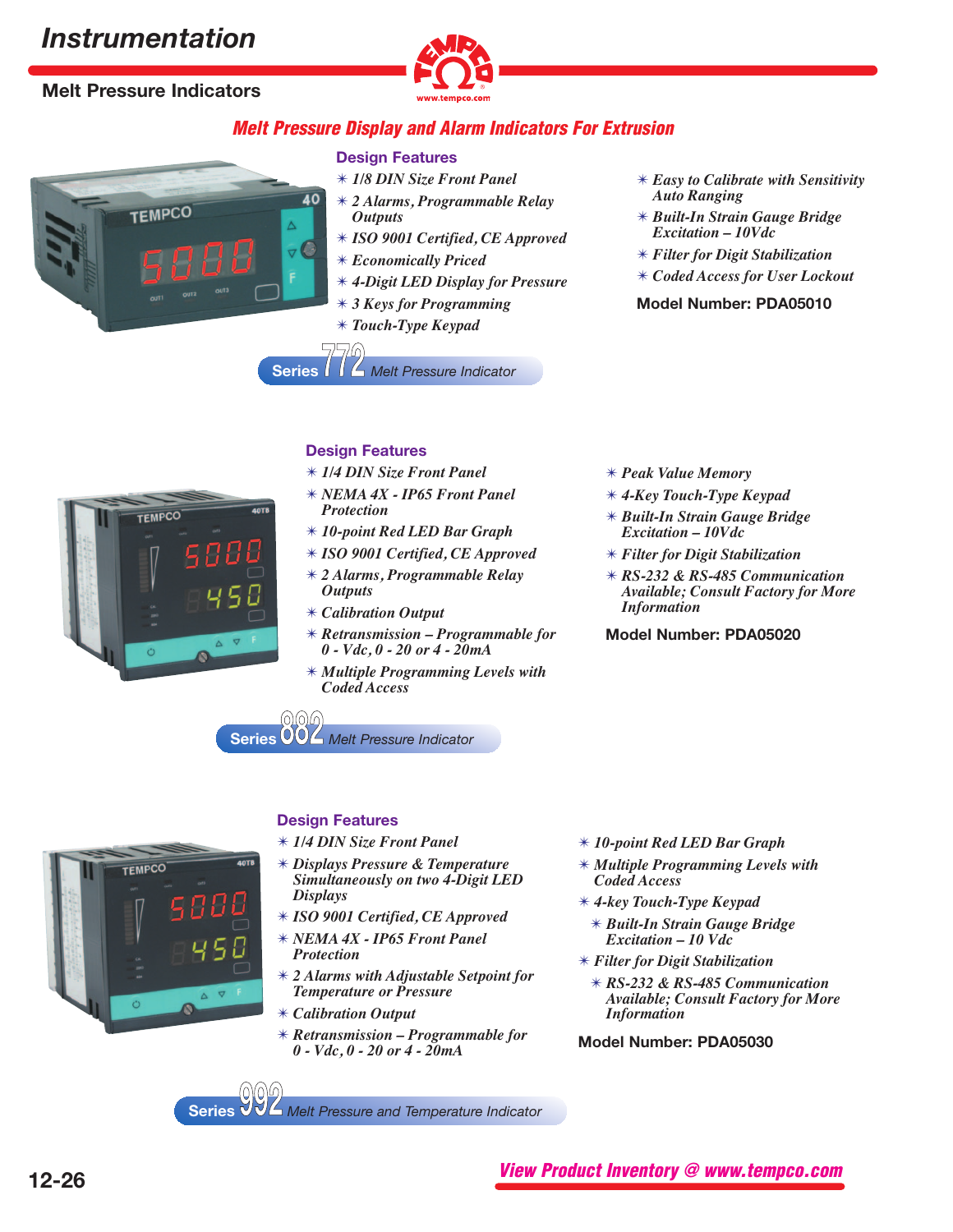

**Melt Pressure Indicators**

## **Melt Pressure Display and Alarm Indicators For Extrusion**

|                            |                                                                                         | <b>SPECIFICATIONS</b>                                                                                                                         |                                     |  |  |  |  |  |  |
|----------------------------|-----------------------------------------------------------------------------------------|-----------------------------------------------------------------------------------------------------------------------------------------------|-------------------------------------|--|--|--|--|--|--|
| <b>Part Number:</b>        | 772 Series - 1/8 DIN<br><b>PDA05010</b>                                                 | 882 Series - 1/4 DIN<br>992 Series - 1/4 DIN<br><b>PDA05020</b><br><b>PDA05030</b>                                                            |                                     |  |  |  |  |  |  |
| <b>Electrical</b>          |                                                                                         |                                                                                                                                               |                                     |  |  |  |  |  |  |
| Power:                     |                                                                                         | 120 Vac ±10% or 230 Vac ±10% (50/60 Hz)                                                                                                       |                                     |  |  |  |  |  |  |
|                            |                                                                                         |                                                                                                                                               |                                     |  |  |  |  |  |  |
| <b>Operating Temp.:</b>    |                                                                                         | Optional: 11-27 Vac/Vdc for PDA05010 and 20-27 Vac/Vdc for PDA05020/PDA05030<br>+32 $\rm{°F}$ to +130 $\rm{°F}$ (0 $\rm{°}$ to 55 $\rm{°C}$ ) |                                     |  |  |  |  |  |  |
| <b>Noise Immunity:</b>     |                                                                                         | VDE 0843 & IEC 801                                                                                                                            |                                     |  |  |  |  |  |  |
| <b>Fascia Seal Rating:</b> | N/A                                                                                     | NEMA $4X - IP65$                                                                                                                              |                                     |  |  |  |  |  |  |
| <b>Termination:</b>        |                                                                                         | Screw clamp terminals                                                                                                                         |                                     |  |  |  |  |  |  |
|                            |                                                                                         |                                                                                                                                               |                                     |  |  |  |  |  |  |
| <b>Signal Input</b>        |                                                                                         |                                                                                                                                               |                                     |  |  |  |  |  |  |
| Type:                      |                                                                                         | 350 $\Omega$ strain gauge bridge                                                                                                              |                                     |  |  |  |  |  |  |
| <b>Input Sensitivity:</b>  | $3.3$ mV/V                                                                              | $1.5$ to $7.5$ mV/V                                                                                                                           |                                     |  |  |  |  |  |  |
| <b>Accuracy:</b>           |                                                                                         | $\pm 0.2\%$ of full scale $\pm 1$ digit                                                                                                       |                                     |  |  |  |  |  |  |
| <b>Sensor Excitation:</b>  |                                                                                         | 10 Vdc @ 120 mA                                                                                                                               |                                     |  |  |  |  |  |  |
| <b>Calibration:</b>        |                                                                                         | Will accept transducers with internal shunt calibration values<br>from $40\% - 100\%$ or external calibration resistors                       |                                     |  |  |  |  |  |  |
|                            |                                                                                         |                                                                                                                                               |                                     |  |  |  |  |  |  |
| <b>Housing</b>             | $1/8$ DIN (48 $\times$ 96 $\times$ 160 mm)                                              | 1/4 DIN $(96 \times 96 \times 160$ mm)                                                                                                        |                                     |  |  |  |  |  |  |
| <b>Panel Cutout</b>        |                                                                                         | $3.62 \times 3.62$ in. $(92 \times 92$ mm)                                                                                                    |                                     |  |  |  |  |  |  |
|                            | $1.75 \times 3.62$ in. $(44.5 \times 92$ mm)                                            |                                                                                                                                               |                                     |  |  |  |  |  |  |
| <b>Display</b>             |                                                                                         |                                                                                                                                               |                                     |  |  |  |  |  |  |
| Type:                      | 4-digit LED display                                                                     |                                                                                                                                               | Two 4-digit LED displays            |  |  |  |  |  |  |
|                            |                                                                                         |                                                                                                                                               | Red: Pressure<br>Green: Temperature |  |  |  |  |  |  |
| Ranges:                    | User programmable for pressure and temperature:                                         |                                                                                                                                               | Pressure: -999 to +9999             |  |  |  |  |  |  |
| Units:                     | $-999$ to $+9999$<br>PSI, kg/cm <sup>2</sup> , BAR, kPa, Pa, MPa                        | PSI, kg/cm <sup>2</sup> , BAR, °F, °C                                                                                                         | Temperature: Standard T/C limits    |  |  |  |  |  |  |
| Decimal:                   |                                                                                         | Selectable from keyboard                                                                                                                      |                                     |  |  |  |  |  |  |
| <b>Setup Prompts:</b>      |                                                                                         | Displays program steps and error conditions                                                                                                   |                                     |  |  |  |  |  |  |
|                            |                                                                                         |                                                                                                                                               |                                     |  |  |  |  |  |  |
| <b>Alarms</b>              |                                                                                         |                                                                                                                                               |                                     |  |  |  |  |  |  |
| Type:                      |                                                                                         | 2 SPDT: In the event of a power failure relays go into alarm condition                                                                        |                                     |  |  |  |  |  |  |
| Mode:                      | Absolute, relative with direct or inverse functions can be set via front panel keyboard |                                                                                                                                               |                                     |  |  |  |  |  |  |
| <b>Set Point Range:</b>    | 0-100% full scale                                                                       |                                                                                                                                               |                                     |  |  |  |  |  |  |
| <b>Hysteresis:</b>         | Configurable per output                                                                 |                                                                                                                                               |                                     |  |  |  |  |  |  |
| <b>Contact Rating:</b>     | 5A @ 250 Vac for each alarm output                                                      |                                                                                                                                               |                                     |  |  |  |  |  |  |
| <b>Auxiliary Output</b>    |                                                                                         |                                                                                                                                               |                                     |  |  |  |  |  |  |
| Retransmission:            | N/A                                                                                     | 0-10 Vdc or 0/4-20mA                                                                                                                          |                                     |  |  |  |  |  |  |
| <b>Resolution:</b>         | N/A                                                                                     |                                                                                                                                               | 4000 steps                          |  |  |  |  |  |  |
| <b>Isolation:</b>          | N/A                                                                                     |                                                                                                                                               | 1500V                               |  |  |  |  |  |  |
|                            |                                                                                         |                                                                                                                                               |                                     |  |  |  |  |  |  |

## *Ordering Information:*

Order by the part number of the display that meets your requirements. **Standard lead time is stock to 3 weeks.**

A WARNING: Cancer and Reproductive Harm - www.P65Warnings.ca.gov.